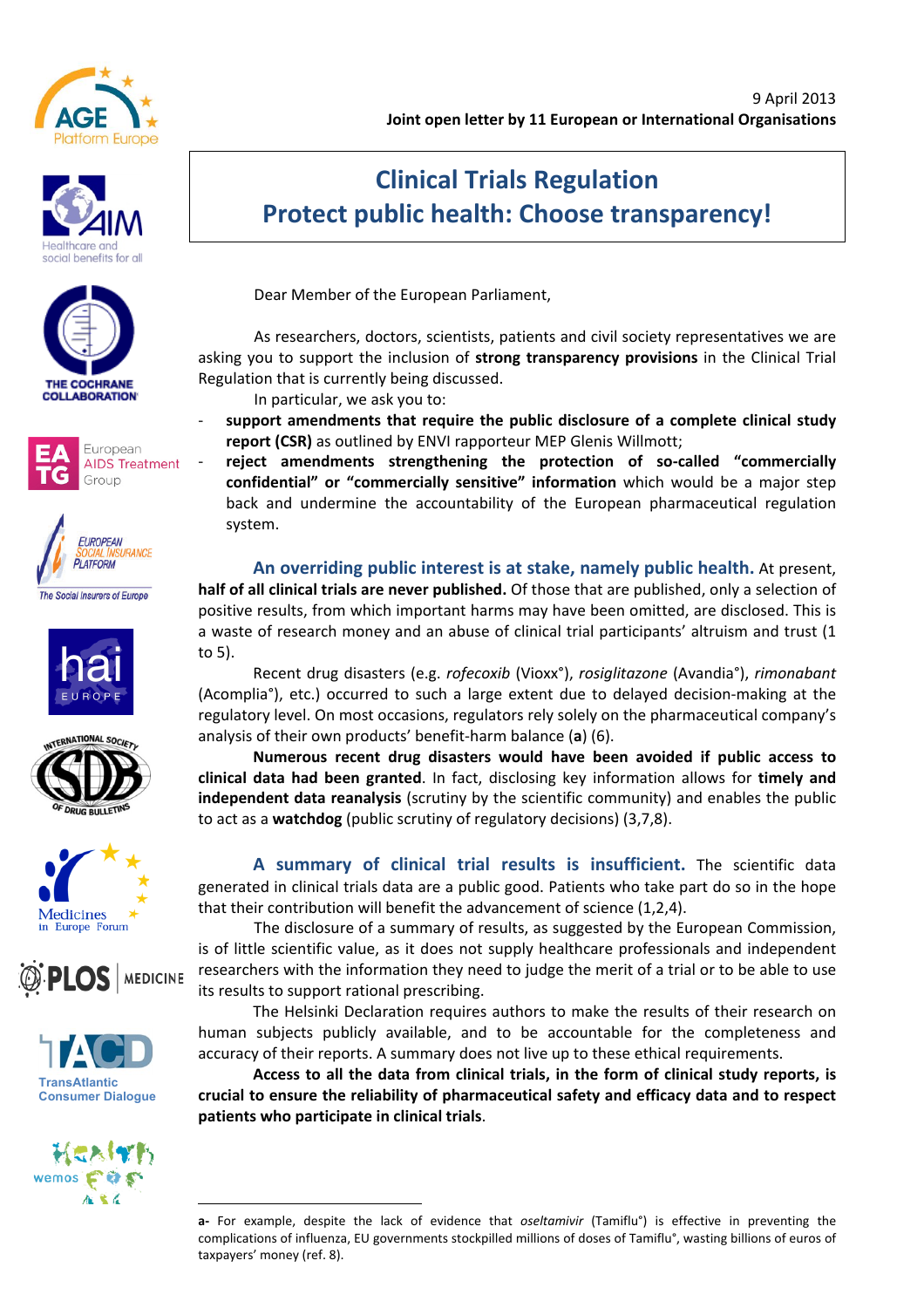**Disclosure of Clinical study reports' (CSR) helps to advance biomedical research.** A recent study published in *BMJ open* has shown that **clinical study reports are comprehensive documents** of on average 1 800 pages, containing the following sections: report synopses (about 5 pages), efficacy evaluation (about 13 pages), safety evaluation (17 pages), trial protocol (about 60 pages), and the remaining pages are attached tables and anonymised individual efficacy and safety listings (8). Moreover, the European Ombudsman's ruling is that **clinical study reports contain no "commercially confidential" information** (2,7).

Science has to be reproducible and researchers are already ethically obliged to write a report under any circumstances. Establishing clinical study reports (CSR) or a full dataset as a disclosure format does not **represent an added burden for academics or non-commercial researchers.** Published clinical study results are increasingly published together with the full dataset of individual anonymised patients data: the researchers often simply upload the files containing their full dataset to the website of the publisher (9,10).

The submission and subsequent disclosure of complete reports in the EU Portal would greatly help **the advancement of biomedical research and lead to more rational and better healthcare.** 

**In brief: Transparency is key to ensure better patient care, today and tomorrow.** The lack of complete information on the efficacy and safety of medicines causes significant harm to millions of citizens, stifles scientific progress and often leaves healthcare professionals in the dark concerning the medicines they choose to prescribe and dispense.

Recognising and enforcing transparency and access to information within the legal framework is an effective tool to promote both informed decision-making at the individual level and collective democratic participation.

We therefore count on your commitment, as Members of the European Parliament, to carry this message forward and support transparency.

### **Signatory organisations:**

**International Society of Drug Bulletins (ISDB) Medicines in Europe Forum (MIEF) PLOS Medicine TransAtlantic Consumer Dialogue (TACD) WEMOS AGE Platform Europe** Association Internationale de la Mutualité (AIM) **Cochrane&Collaboration European AIDS Treatment Group (EATG)** European Social Insurance Platform (ESIP) **Health Action International (HAI) Europe** 

#### **Individual signatories:**

Trudo Lemmens, professor of law and bioethics, specialized in Health Law and Policy, particularly the regulation of pharmaceuticals (University of Toronto) (contact: trudo.lemmens@dph.ox.ac.uk) **Jim Murray**, former director of the Bureau Européen des Unions de Consommateurs (BEUC) and editor of the blog

http://openmedicineeu.blogactiv.eu (contact: openmedicine.eu@gmail.com)

#### ………… **References:**

1- Lemmens T and Telfer C "Access to Information and the Right to Health: The Human Rights Case for Clinical Trials Transparency" (September 22, 2011). *American Journal of Law and Medicine* 2012; 38 : 63-112. Available at SSRN: http://ssrn.com/abstract=1932436

2- Gøtzsche PC, Jørgensen AW "Opening up data at the European Medicines Agency" BMJ 2011; 342:d2686 doi: 10.1136/bmi.d2686. 3- Wieseler B et al. (Institute for Quality and Efficiency in Health Care) <sup>"</sup>Access to regulatory data from the European Medicines Agency: the times they are a-changing" Systematic Reviews 2012, 1:50 doi:10.1186/2046-4053-1-50 (http://www.systematicreviewsjournal.com/content/1/1/50)

4- Kmietowicz Z "Trial participants call for drug regulator to ensure study results are published" BMJ 2013;346:f382.

5- Vedula S, Li T and Dickersin K "Differences in reporting analyses in internal company documents versus published trial reports: comparisons in industry-sponsored trials in off-label uses of Gabapentin" PLOS Med 2013 ; 10 (1): 13 pages.

6- Prescrire Editorial Staff "How to avoid future Vioxx<sup>o</sup>-type scandals" Prescrire Int 2005; 14 (77): 115-117.

**7**- Several initiatives call for more transparency, for example "Ottawa Statement on trial registration"

(http://ottawagroup.ohri.ca/disclosure.html) or the campaign and petition "All Trials Registered - All Results Reported" (www.alltrials.net).

8- Doshi P, Jefferson T "Clinical study reports of randomised controlled trials: an explanatory review of previously confidential industry reports" BMJ Open 2013; 3: e002496. Doi: 10.1136/bmjopen-2012-002496.

**9F** http://bmjopen.bmj.com

10- An exemple is a recent study evaluating the association between bisphosphonate use and the risk of atypical femoral fractures among women aged 65 or older (http://datadryad.org/resource/doi:10.5061/dryad.h435m).